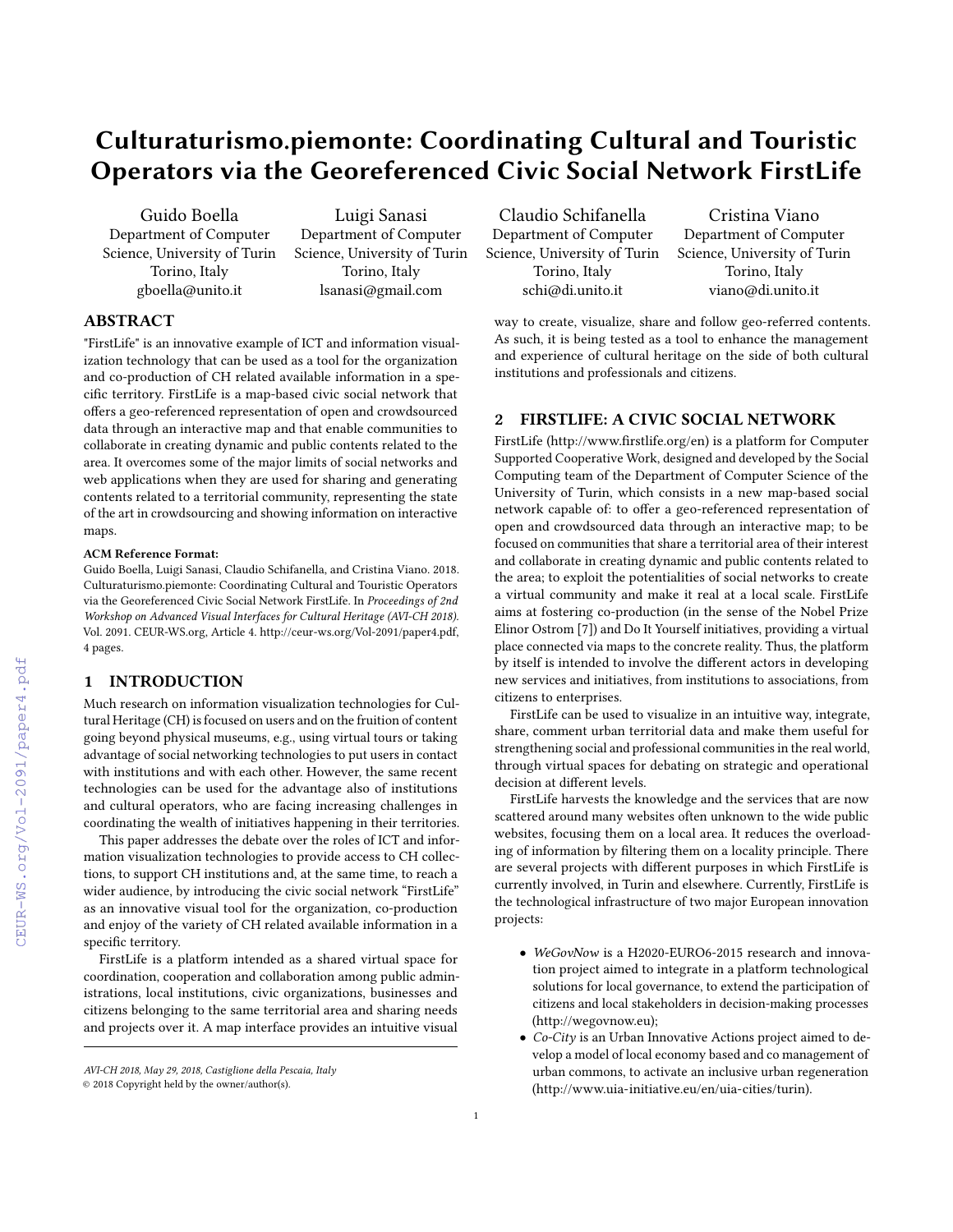AVI-CH 2018, May 29, 2018, Castiglione della Pescaia, Italy Guido Boella, Luigi Sanasi, Claudio Schifanella, and Cristina Viano

# 3 OVERCOMING THE STATE OF THE ART OF SOCIAL NETWORK AND OF WEB APPLICATIONS BASED ON A MAP

FirstLife is characterized by typical map and social network features

- view posts and activities concerning the groups the user is registered to;
- subscribe to objects/places on the map to receive notifications on the bulletin board;
- view posts from people he/she is connected;
- perform queries by selecting the categories of information he/she is interested in or by making searches with keywords.

But it also overcomes some of the major limits of social network and web application when they are used for sharing and generating contents related to a territorial community.

#### 3.1 Beyond social networks

Currently, both private and institutional actors are also using the most common social networks to promote the public dimension of their work [\[4\]](#page-3-0) because those platforms offer the opportunity to disseminate information and engage people at a seemingly affordable cost [\[3\]](#page-3-1). Indeed, sharing visions, decision processes, project results, and activities is a need increasingly heard from public and private actors. But the existing social networks have several limitations [\[6,](#page-3-2) [9,](#page-3-3) [10\]](#page-3-4):

- a personalist logic centered on the individual and on his/her private life;
- purposes other than support the coordination of different players in the city for public goals;
- relationships based only on personal connections;
- a global perspective, not focused on the local scale which is still the main scale where we live and act.

The challenge is to design a digital platform to refactor the current practices of cooperation between private and public sector creating a shared virtual working environment to trace, plan, collaborate and coordinate the initiatives of multiple stakeholders acting in the city. Differently from most mainstream social networks, FirstLife targets is not the person as a private individual but rather as a citizen who lives, works in and enjoys urban spaces together with other people who share his/her interests and problems. It evolved into a relational environment with social networking functionalities such as group membership and notification, centered on an interactive map of the territory. The selected area and categories are the only filters for the content on the bulletin board. No algorithm is used to recommend information, so as to avoid enclosure in a filter bubble [\[8\]](#page-3-5) and to increase serendipitous encounters [\[1\]](#page-3-6).

#### 3.2 Beyond web applications using maps

Starting from current limitations of web applications using maps, FirstLife outlines an alternative approach based on building an indexing system connecting scales and contents, on fixing visualization and styling rules, and attributing an active role to the user in defining goals, area of interest and related contents. It is built upon a theoretical framework to develop map-based applications where: contents are connected to the map entities and the user interactions impact on the status of the map and of the application status at the same time. Scaling and visualization theories about traditional maps can be extended to digital maps in order to develop web applications using maps as information management systems, data viewer and recommender systems. Nowadays, the fast and generalized spreading of digital maps, and the related production of geo-localized social media, is due to the intuitiveness of maps in representing reality.

Nevertheless, apart from web geographical information systems (Web GIS), spatial information in digital maps are not connected with the map geometries, but just placed in their spatial context, overlapped to an image.

Current applications showing contents on a map cannot be considered map-based applications since they do not exploit the map as a knowledge management system, based on a visualization theory, structured geographical entities and goal-related theming. FirstLife represents the state of the art in crowdsourcing and showing information on interactive maps, thanks to its vectorial maps showing urban spaces as objects rather than cartographic images, and to its ability to associate and cluster information at different scales (building, block, superblock, district, etc.).

#### 3.3 The interface

3.3.1 Entities model. The platform allows the sharing, representation and management of geo-referenced data (aggregated with reference to the scale of interest), temporalized (explorable in relation to the period of interest), crowd-sourced by different types of users, referred to complex social entities corresponding to markers on the map [\[2,](#page-3-7) [5\]](#page-3-8). The model of entities is organized into the following five types:

- Places:
- Events:
- Work *Groups* linked to specific projects;
- News
- Extras such as stories and initiatives.

3.3.2 Visualization, filtering and searching for contents. The main FirstLife interface is composed of a map and a lateral wall, containing summarized item cards. Single items can be opened clicking on map markers or on their summarized card on the wall, this will open a detailed view that shows their complete details (such as categorization, description, linked URLs, etc.), their child entities, the initiatives they are part of and the posts and comments about them.

The web interface has been conceived to offer the user complete control over what he wants to visualize on the map, with the possibility to filter contents using: the main types of entities (Places, Events, Groups, News or Extra in the standard model); the system of categories and tags that users can choose to describe the entities; the validity of entities in different time spans (thanks to a timeline and a global calendar). The map itself represents a fifth filter that acts on which entities are represented in the lateral wall. A search bar allows to search either for an address, strings present in Entities' names or for tag. The detailed card has a link to center the map on something that has been reached in this way.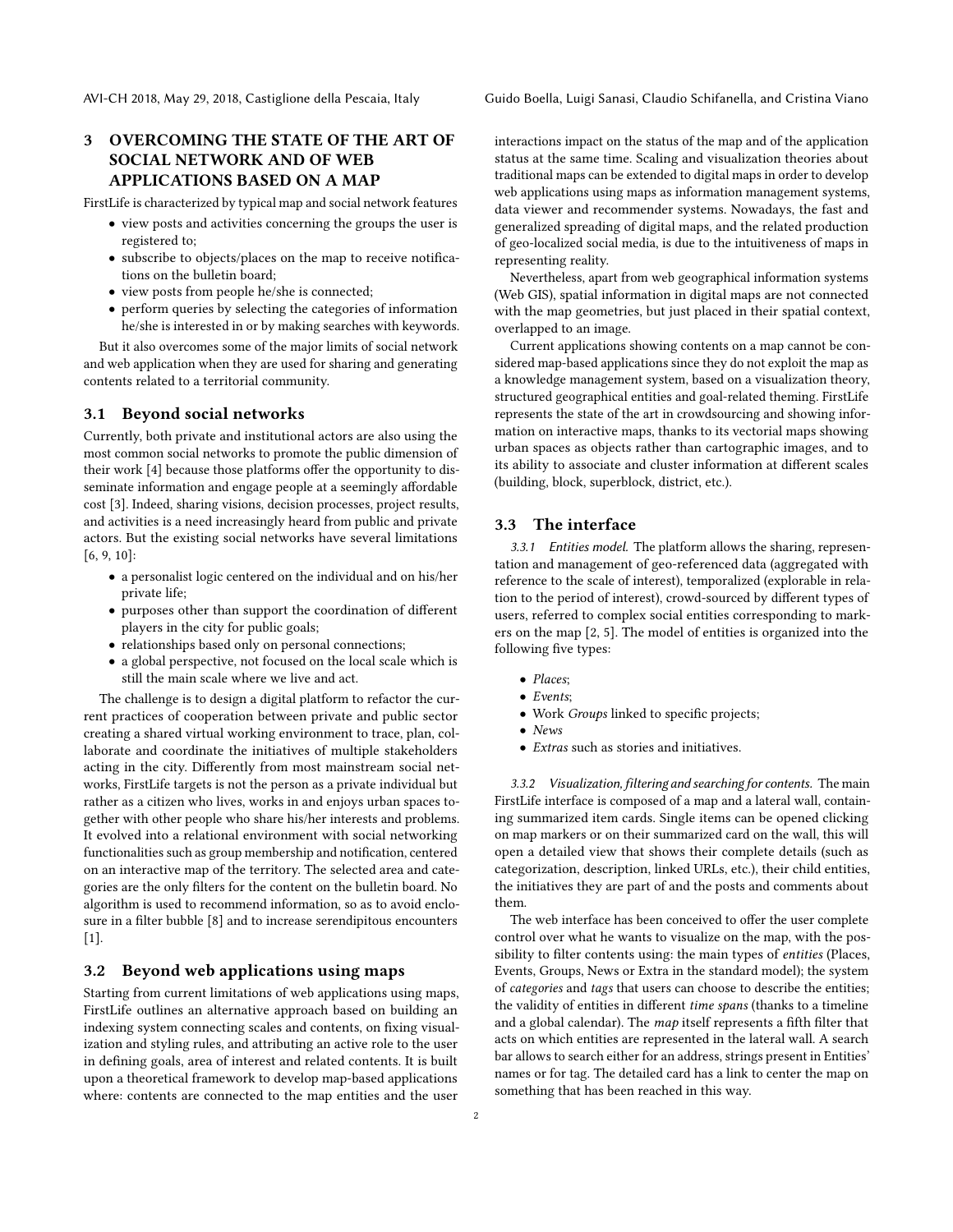3.3.3 Adding content and social/collaborative features. Single entities can be added to FirstLife via a stepwise wizard that guides the user in adding the requested categories for the chosen entity type. After this first mapping step, all other users can interact adding their opinions in form of posts. Users can receive notifications regarding new activities and entities they are interested by following them.

3.3.4 Geolocalization and areas. Entities in FirstLife are not only referenced to a single point in space: adding something in the same geographical coordinates but at different zoom levels of the map will link it to different areas on the territory (single building or road, whole block, neighborhoods, entire city, etc.). This adds a further dimension to model reality, for example a cultural event could take place in a single building, but a news could be of interest for a whole cultural district.

3.3.5 Clustering entities. Since markers on the map can become too crowded, depending of the chosen zoom level, we decided to join them in a single marker when they would be rendered too close to each other. To keep the map expressiveness given by single markers, that are different, in shape and color, for the five main types of entities, these "clustered" markers are represented with a pie chart showing the total number of entities clustered and the relative abundance of their types via their colors

## 4 FIRSTLIFE FOR THE MANAGEMENT AND EXPERIENCE OF CULTURAL HERITAGE

The virtual space is structured by reflecting the organizational logics and the need to share different programs and cultural and tourist initiatives that are insistent on the regional territory. The association of spatio-temporal data with semantic ontologies and historical-artistic and cultural taxonomies, initiated with the Initiative "FirstLife for Culture and Tourism in Piedmont", is being refined thanks to experiments such as the one started in 2017 between the Department of Computer Science and the Cultural Department of Regione Piemonte, using as a case study the system of the Piedmontese UNESCO recognitions, and building specific features required by the new scenario.

Thanks to the use of the platform by coordinators, cultural workers and citizens, both internal management (at the level of single territory and regional system) and interaction with the outside (public and private subjects of the territory they belong to, citizens users of the cultural tourism offer of the sites) will benefit from the sharing of management, design, promotional and public interest information related to the territories concerned.

In FirstLife, the cultural associations, as groups of people who decide to co-organize activities and projects on their territory, can tell the stories, share news about their activities, courses and laboratories or look for collaborations and resources, create work groups for the organization and management of events and initiatives in collaboration with other cultural operators and local institutions.

The local promotion consortiums, an integrated system of territorial networks and themes for the protection and enhancement of the historical, artistic and landscape heritage and of the productive excellence of the piedmont region, integrate their networks and initiatives starting from the places and groups and events active in

Culturaturismo.piemonte AVI-CH 2018, May 29, 2018, Castiglione della Pescaia, Italy



Figure 1: Cultura.Turismo, wall and entities on the map.



Figure 2: Clustering system and timeline.

the territory in order to activate partnerships, collaborations and joint projects aimed at expanding the development opportunities.

Museums host stories of works and artists, of events linked to exhibitions, permanent collections and educational activities, of groups who work and live the museum producing culture. With FirstLife, the museum connects to the places linked to the works and the artists, opens up to the events on the territory and can make synergy with the other initiatives developed within the museum networks.

Businesses for culture and tourism can meet in order to activate new opportunities for developing services, products and projects in their production sites; they can share the added value of their activities through stories built in a participatory way with customers, suppliers and collaborators; spread news in real time in their own area and through their networks; they maximize the impact of the events that are organized in the area by coordinating with other local entities.

Libraries can use FirstLife as a part of their cultural awareness initiatives, entering into direct communication with each other, receiving news about what happens in their network, coordinating in order to promote events in the area, facilitating self-organized groups of students, readers, scholars, local educators who live the library and actively co-produce community spaces and services.